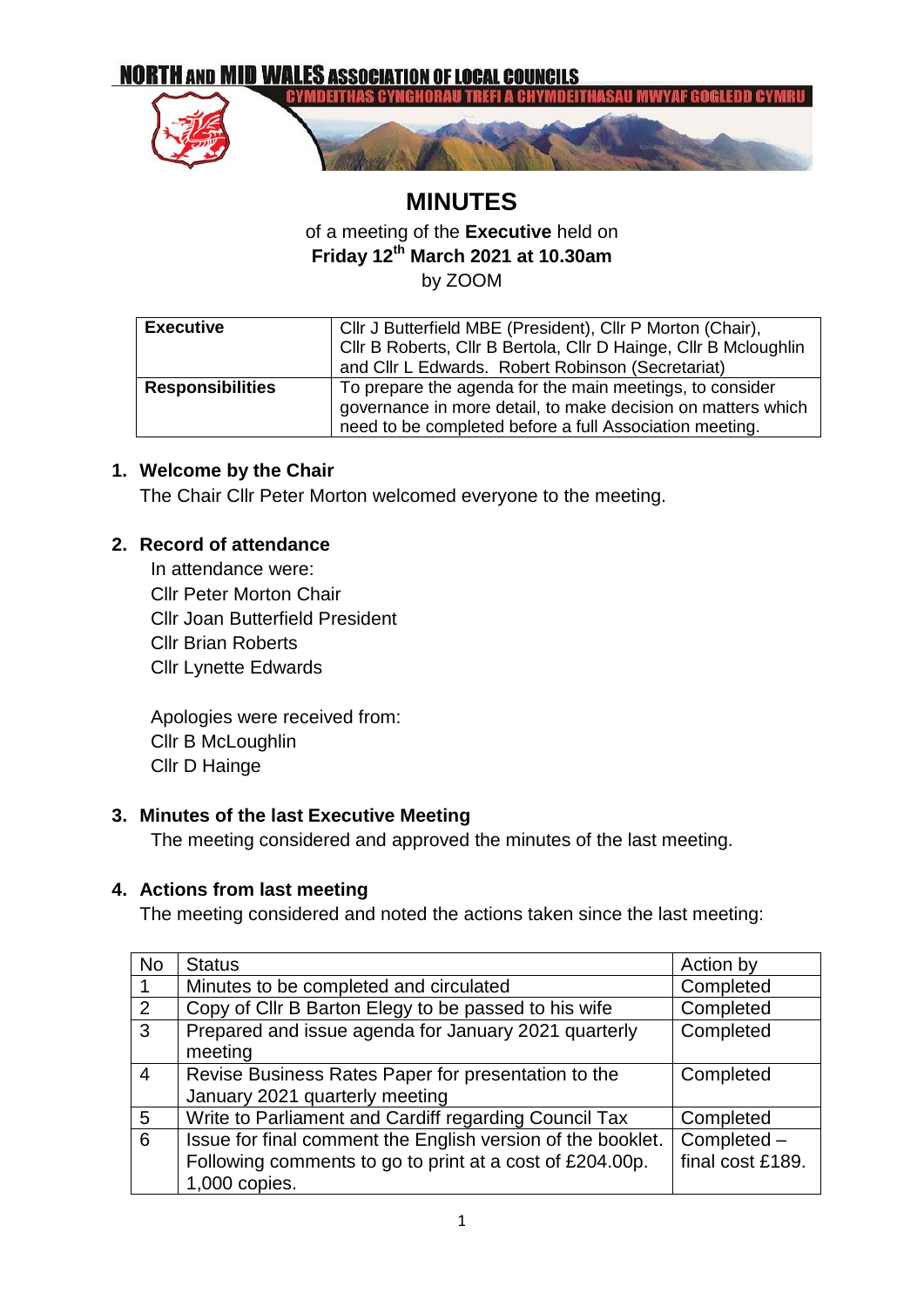|   | Arrange translation of the booklet in Welsh so that it can | Ready for         |
|---|------------------------------------------------------------|-------------------|
|   | be printed in-house and bound by a local printing          | checking.         |
|   | company.                                                   |                   |
| 8 | Translation quotes to be gained for booklet.               | <b>Cllr Peter</b> |
|   |                                                            | <b>Morton</b>     |
| 9 | Post both copies of the booklet on the Web Site together.  | Awaiting          |
|   |                                                            | approval of       |
|   |                                                            | Welsh version.    |

### **5. Financial Report**

The meeting considered the financial report.

- a) To meting noted the current bank balance which is £6,127.74p
- b) Insurances for 2021. The insurances have not been renewed for public liability as there have been no meetings. It is proposed that insurance is put in place again when restrictions allow meetings to take place.
- c) Web Site alterations the web site renewal of domain has caused some issues as the domain company has now been taken over. The site is now up and running again but the cost of doing it is around £100.

### **6. Consultations**

The meeting noted that the Association has responded to the following Welsh Government consultations:

Clean Air Bill [Litter and fly-tipping prevention plan for Wales](https://gov.wales/litter-and-fly-tipping-prevention-plan-wales) [Reducing emissions from domestic burning of solid fuels](https://gov.wales/reducing-emissions-domestic-burning-solid-fuels)  [Strategy for an ageing society: age friendly Wales](https://gov.wales/strategy-ageing-society-age-friendly-wales) Changing Places Facilities

All consultation documents were circulated along with the proposed Association response. Any members suggested alterations were included in the final version.

### **7. The Annual Meeting 2021**

The meeting considered the Annual Meeting for 2021. After extensive discussion it was agreed:

- i) To offer the Membership a vote at the April quarterly meeting on how to host the Annual Meeting this year.
- ii) The two options are to be:
	- a) To host the Annual Meeting by Zoom.
	- b) To host the Annual Meeting in person for 1 person per council and alongside to have the big screen with zoom for others to attend.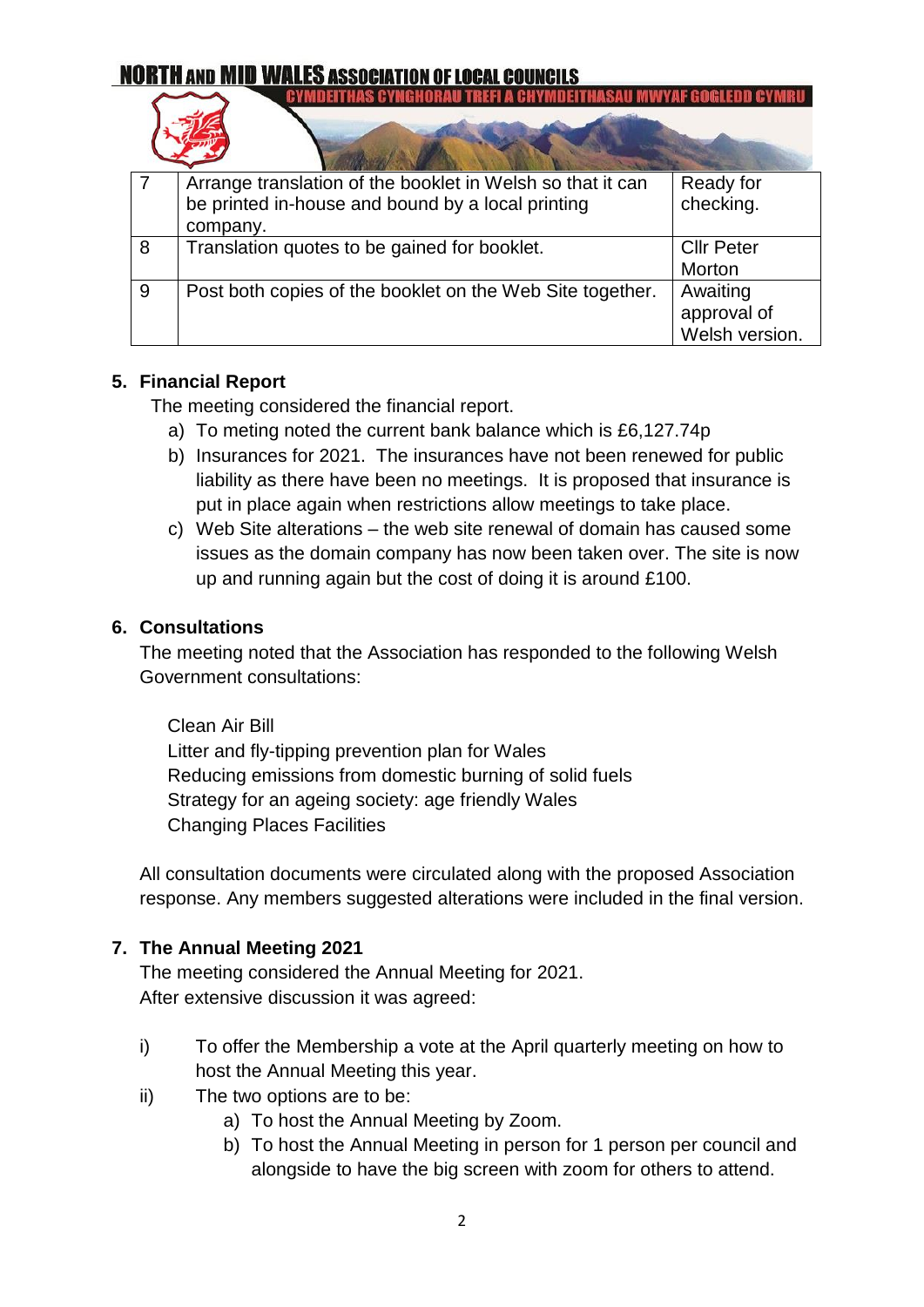

c) The membership to be able to vote before the meeting or at the meeting with one vote per council.

### **8. Next quarterly meeting**

The meeting considered the next quarterly meeting with Covid 19 restriction in place.

Even if the Association is allowed to meet it is very unlikely that lunch is possible afterwards.

The meeting to be held on Friday 23<sup>rd</sup> April will be held by zoom.

### **9. Agenda for next quarterly meeting**

The draft agenda for the next quarterly meeting to be held on Friday 23<sup>rd</sup> April 2021 was approved.

### **10.Business Rates**

The meeting considered an update on progress with Welsh Government. It was noted that a bill has been passed through its first reading in Parliament to abolish business rates with a small rise in VAT.

The Secretary will monitor its progress and report back to the meeting.

### **11.Council Tax**

The Council Tax Review being sought is best raised later in the year when such an approach will get more of a hearing due to the current circumstances with Covid 19.

### **12.Representation in North Wales**

The meeting considered the following:

### **i) An update on a Minister for North Wales.**

The current minister for North Wales is Ken Skates. However he has a large portfolio already. There was an offer of a meeting with a senior civil servant which will take place when Covid 19 allows.

### ii) **An update on Corporate Joint Committees**.

The new Joint Committees are due to start being put in place in April 2022. It has been confirmed by the Minister that Town and Community Councils will be consulted on various aspects as time passes.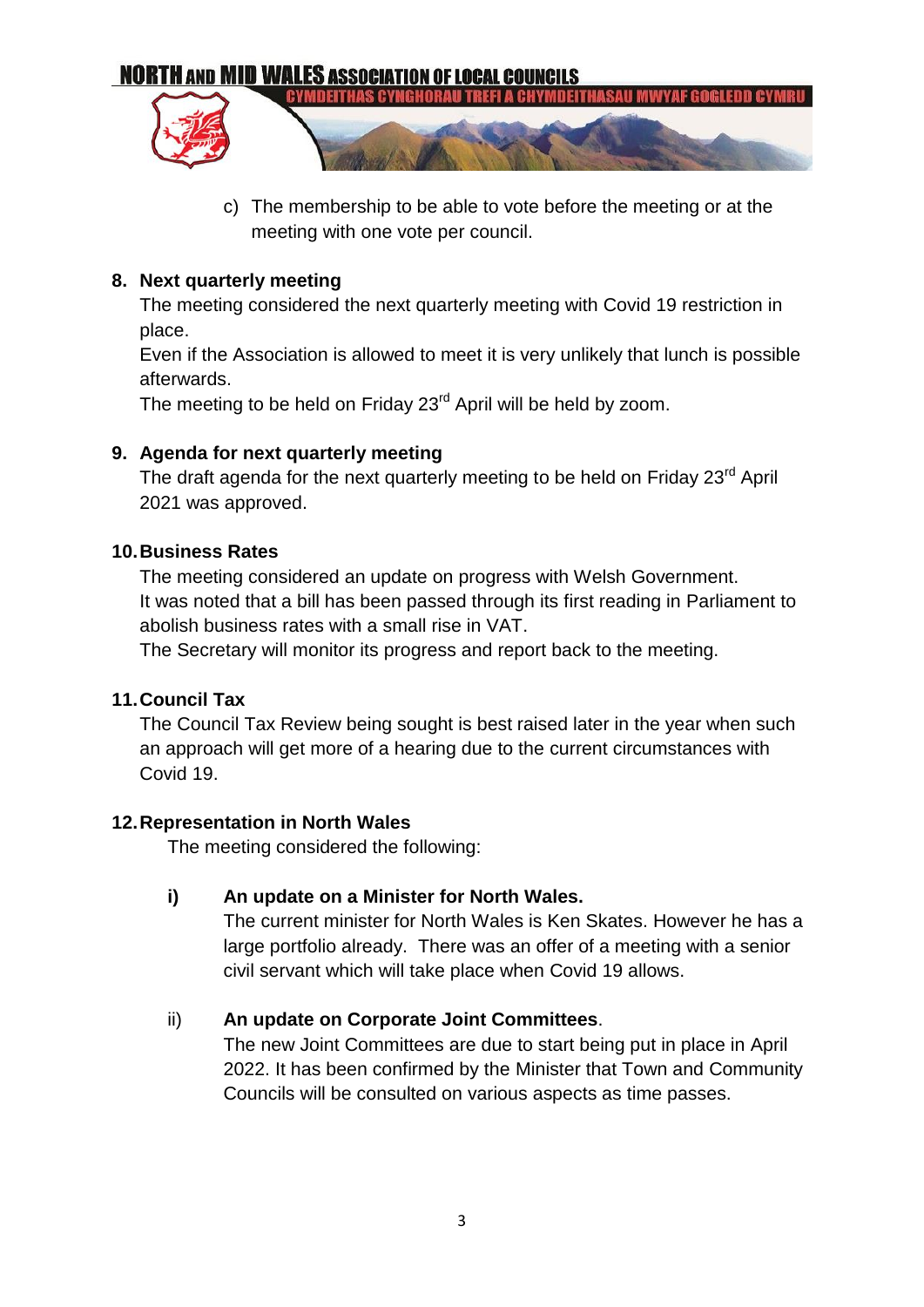

### **13.North Coast Transport Committee**

The meeting noted the minutes of the first meeting of this Committee. The main updates were around:

- i) Station Audit being prepared, letters have gone out to local councils.
- ii) Train formations the secretary is seeking the name of the person making decisions on the new trains.
- iii) The possible changes around the Bangor Llandudno Junction Manchester Airport services.

A full report will be issued at the quarterly meeting.

### **14.Booklet**

Thee meeting considered how best to distribute the booklet to other Councils. It was agreed that the secretary should post out 10-12 a month to the medium size or larger size town and community councils with a covering letter showing what we have been active with in the last 12 months.

A draft letter is to be prepared and circulated for comment.

### **15.Dates for 2020-2021 Meetings**

The meeting noted the suggested dates for the 2020-2021 meetings of the Association:

### **Quarterly Meetings**

Friday  $23<sup>rd</sup>$  April 2021 – either as normal or by Zoom. Friday 26<sup>th</sup> July 2021 Annual Meeting Friday 22nd October 2021 Friday 21<sup>st</sup> January 2022 Friday 22nd April 2022 Friday 22<sup>nd</sup> July 2022 Annual Meeting Meetings start at 10.30am

### **Executive Meetings**

Friday 11th June 2021 – to be held by Zoom. Friday 17<sup>th</sup> September 2021 Friday 17<sup>th</sup> December 2021 Friday 18<sup>th</sup> March 2022 Friday 17<sup>th</sup> June 2022 All Executive Meetings are held at Rhyl Town Council Offices at 10.30am (when restrictions allow) or by Zoom.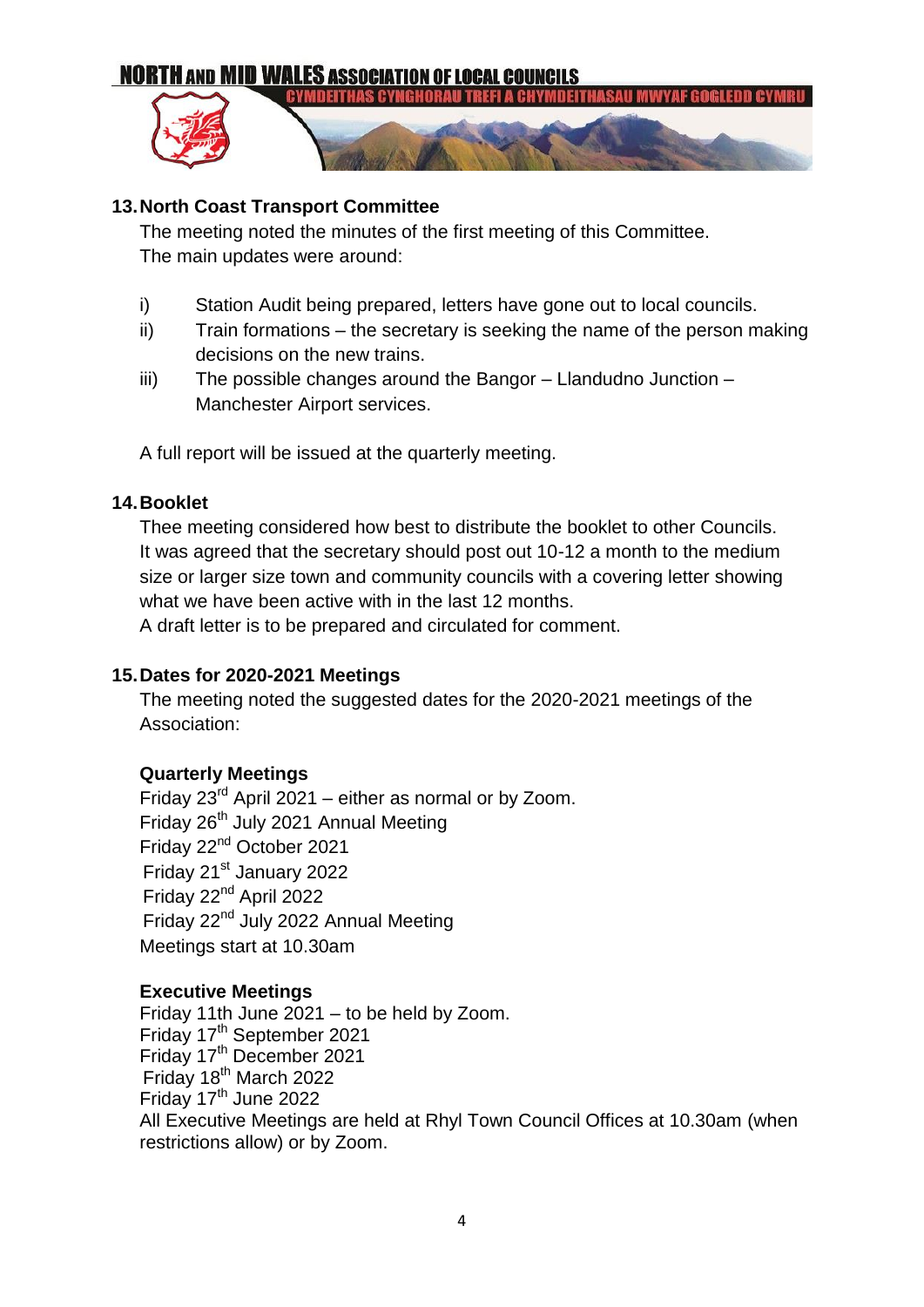

### **16.Any other matters of business**

To consider any other items of business raised by Members of the Executive.

### **Recording of meetings.**

The issue of recording meetings without consent was discussed. It is suggested that perhaps the following words should be added to the Notice of the Meeting of local councils:

*Recording of Meetings Under the Openness of Local Government Bodies Regulations 2014, members of the public may now film, photograph and make audio recordings of the proceedings of the formal Council meeting, though not, under current legislation, of the Public Participation session, as this is not part of the formal agenda of the meeting. Recording activity should be respectful to the conduct of the meeting and behaviour that disrupts the meeting (such as oral commentary) will not be permitted.*

### **Holyhead Port**

The Port has improved trade since the first week or two of Brexit. However, the Welsh Government has confirmed its commitment to supporting this North Wales port. The provision in South Wales is not so certain. The Secretary will monitor the situation and keep it under review.

#### **17. Actions to be taken forward**

The following actions to be taken forward from the meeting.

| No. | <b>Item</b>                                         | Bv                       |
|-----|-----------------------------------------------------|--------------------------|
|     | Prepare minutes and circulate them                  | <b>Robert Robinson</b>   |
| 2   | Post minutes on the web site                        | <b>Robert Robinson</b>   |
| 3   | Send out agenda for April quarterly meeting         | <b>Robert Robinson</b>   |
| 4   | Send out voting slips for Annual Meeting with April | <b>Robert Robinson</b>   |
|     | agenda                                              |                          |
| 5   | Send out booklets to 10-12 councils a month and     | <b>Robert Robinson</b>   |
|     | add results to next agenda                          |                          |
| 6   | Gain quote for Welsh translation                    | <b>Cllr Peter Morton</b> |
| .7  | Prepare draft letter to go out with booklets        | <b>Robert Robinson</b>   |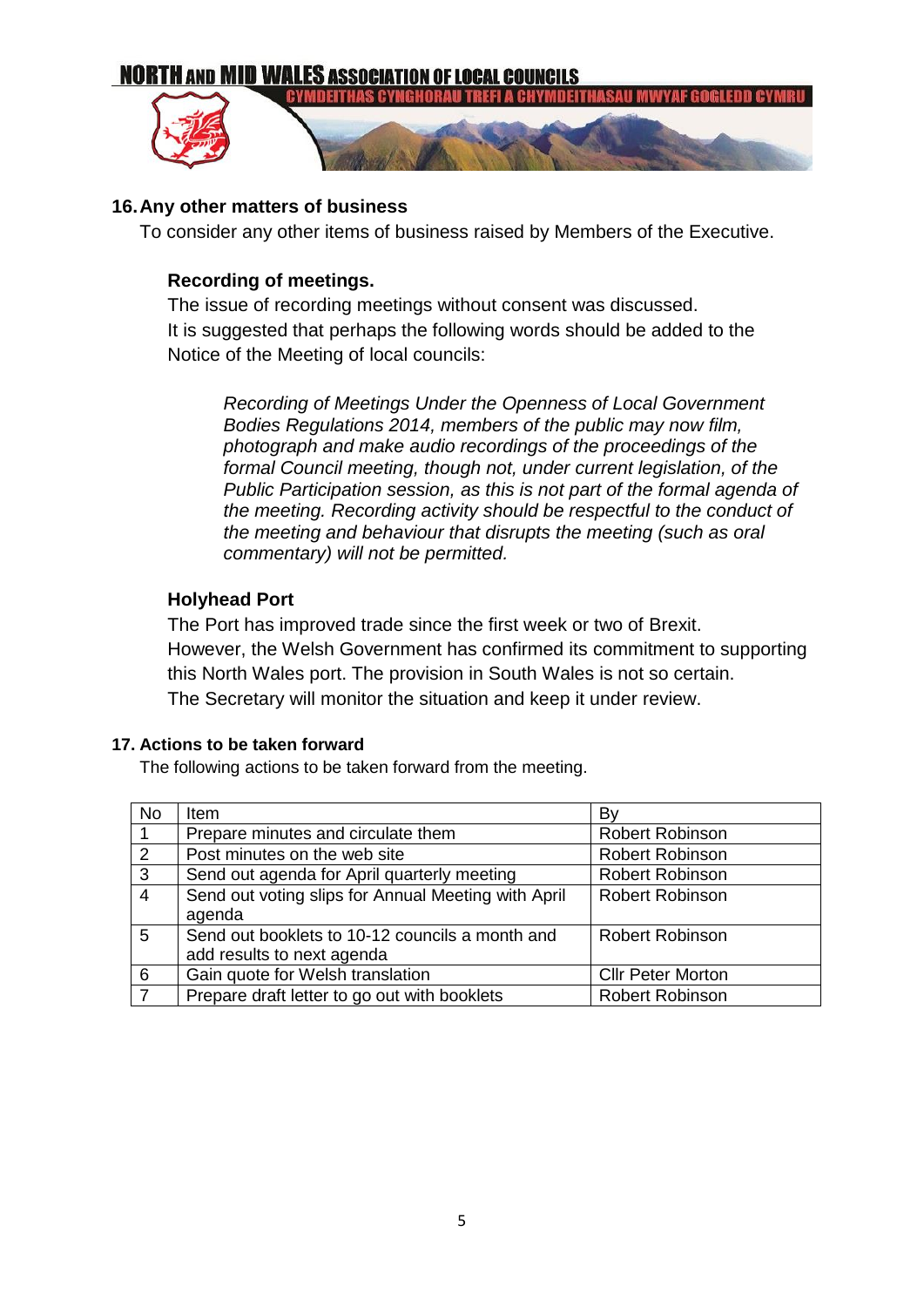

Appendix B

### **AGENDA** for a meeting of the **Association** to be held on **Friday 23rd April 2021 at 10.30am**

### **1. ZOOM**

The meeting will be held by Zoom

### **2. Welcome by the Chair of the Association**

To receive a welcome to the meeting by Cllr Peter Morton Chair.

### **3. Record of attendance**

To record a record of attendance.

### **4. Minutes of the last Quarterly Meeting – January 2021**

To approve the minutes of the last meeting.

### **5. Actions from and since last meeting**

To consider the actions taken since the last full Association meeting:

| <b>No</b>      | Action                                                  | <b>Status</b> |
|----------------|---------------------------------------------------------|---------------|
| 1              | Circulate minutes and publish on web site               | Completed     |
| $\overline{2}$ | Letter to Health Minister on Covid 19 over 80's         | Completed     |
|                | information.                                            |               |
| 3              | Letter to Health Minister on volunteering issues with   | Completed     |
|                | help on Covid 19 vaccinations.                          |               |
| 4              | Publish with Flooding added to action plan the 2020-    | Completed     |
|                | 2025 approved plans.                                    |               |
| 5              | Send out booklets to all members.                       | Completed     |
| 6              | Set up first Transport Committee Meeting.               | Completed     |
| $\overline{7}$ | Alter web site to include Transport Meetings.           | Completed     |
| 8              | Letter to all Members seeking a representative on the   | Completed     |
|                | Transport Committee recommending (if possible) a        | and response  |
|                | member with some rail experience.                       | received.     |
| 9              | Letter to Minister at Welsh Government on Business      | Completed     |
|                | Rates.                                                  |               |
| 10             | Include Council Tax review on the next meeting          | Completed     |
|                | agenda.                                                 |               |
| 11             | Write and find out how Town and Community Councils      | Completed     |
|                | will be represented and if the Association could have a |               |
|                | member as part the new Corporate Joint Committees.      |               |
|                |                                                         |               |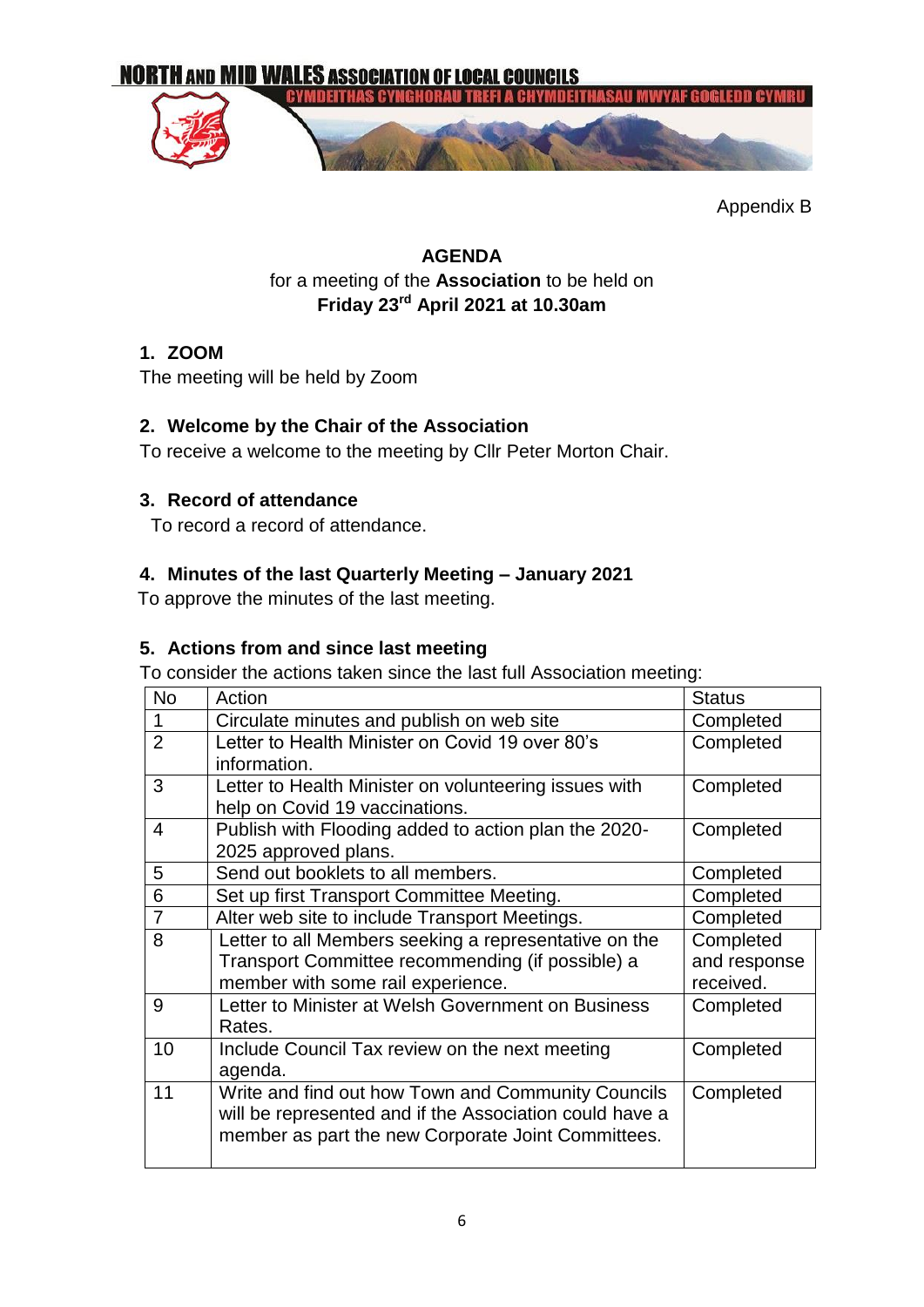**YMDEITHAS CYNGHO** 

### **6. Financial Report**

To consider a financial report and to note the current bank balance.

### **7. Executive Meeting**

To note the minutes of the March 2021 Executive Meeting.

### **8. Annual Meeting**

To consider a recommendation from the Executive with regards to hosing the 2021 Annual Meeting of the Association.

### **9. North Coast Transport Committee**

To consider any matters raised by this Committee.

#### **10.Business Rates**

To receive an update on the Welsh Government response to the Associations letter to the Minister.

### **11.Council Tax**

To receive an update on the Welsh Government response to the Associations letter to the Minister.

#### **12.Health Matters**

To consider and update on any information relating to hospital care in Mid and North Wales.

#### **13.Homeless in North Wales**

To consider if there is any actions needed by the Association on this subject.

#### **14.Representation in North Wales**

To consider:

- iii) An update on a Minister for North Wales.
- iv) An update on Corporate Joint Committees.

#### **15.Any other business**

Any other business notified to the Chair or Secretary prior to the Meeting.

#### **16.Holyhead Port**

To receive an update on how the Port is doing and to consider if there is anything the Association should be done.